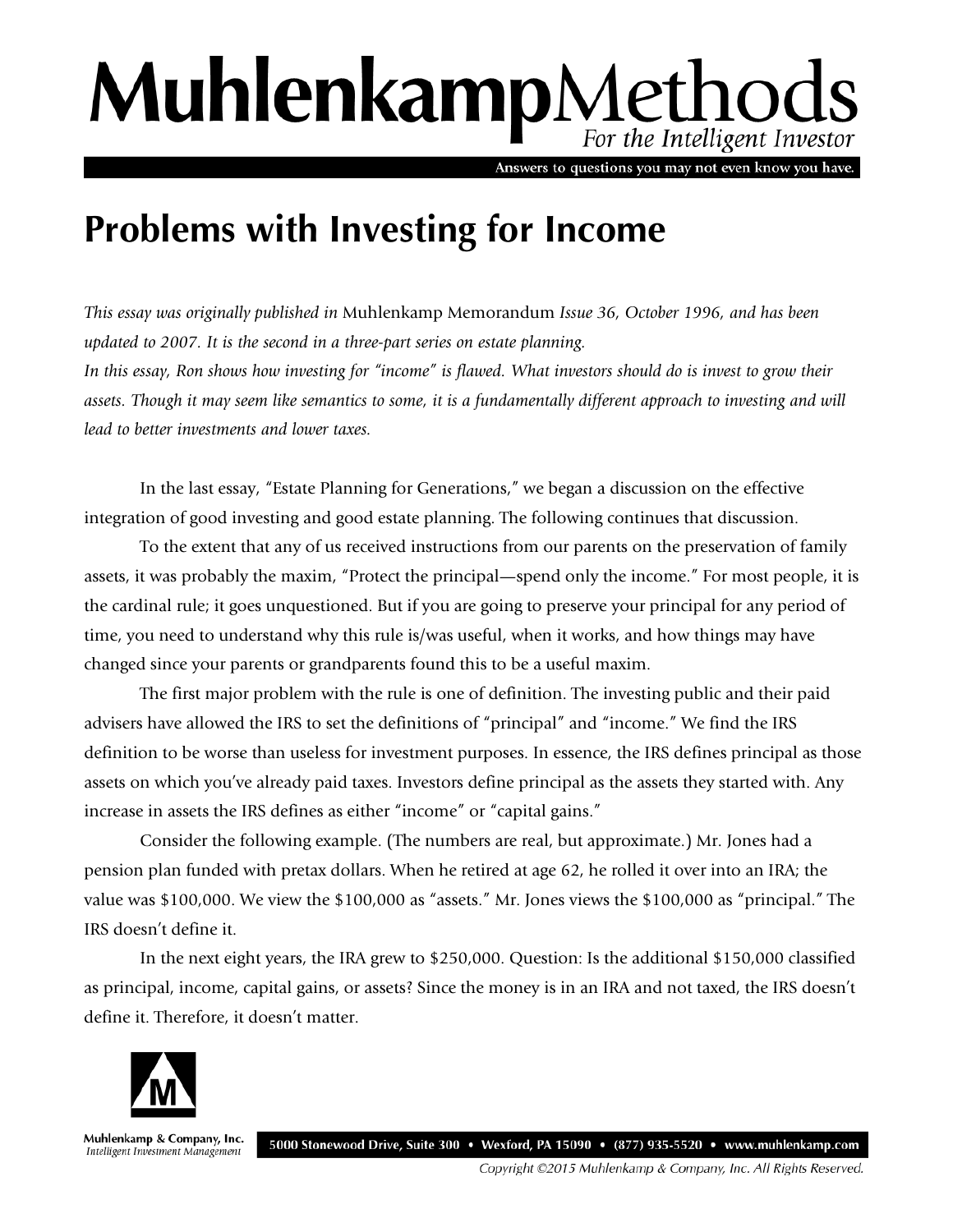At age 70½, Mr. Jones begins withdrawing funds from his IRA. Is he withdrawing principal, income, capital gains, or assets? For tax purposes, the IRS says the money he withdraws from his IRA is all income. The point is that the IRS defines principal, income, and capital gains only to determine your tax bill. Their definitions have no other function, and there is no reason for the investor to be governed by the IRS definitions.

## **Preserving Purchasing Power**

For most people, "Protect the Principal" means to preserve the number of dollars you started with. We believe "Protect the Principal" means to preserve the value (or purchasing power) of the assets you started with. When inflation is zero, the two are the same. But when inflation cuts the purchasing power of the dollar in half (as it did from 1968 to 1978 and again from 1978 to 1993), the number of dollars must double (and double again) to preserve the purchasing power of the principal.

The "spend only the income" part of the rule is so ingrained that when people need spending money, they don't say, "I need spending money"; instead they say, "I need income." This wouldn't matter except that their accountants, their stockbrokers, and their financial planners use the IRS definition of income, and the IRS often taxes income at a higher rate than capital gains or principal.

When we ask our clients whether they are allowed to spend capital gains, we often get a blank look. The rule doesn't say. But they are certain that they aren't "allowed" to spend principal. By following the rule as they understand it, people end up paying the maximum tax rates on their returns.

The following is a summary of tax rates (updated to 2007):

- 1. Estate taxes at 45% on assets over \$2 million.
- 2. Income taxes = 10%–35% on income and interest.
- 3. Income Taxes = 15% maximum on dividends.
- 4. Capital gains taxes = 15% (maximum) on long-term capital gains; but:
	- You pay no capital gains taxes until you sell an asset;
	- You pay no capital gains taxes when you give an appreciated asset to charity;
	- You assign a stepped-up basis to assets you inherit.<sup>1</sup>

 $1$ In 2010, the cost basis step-up will be limited.



Muhlenkamp & Company, Inc. Intelligent Investment Management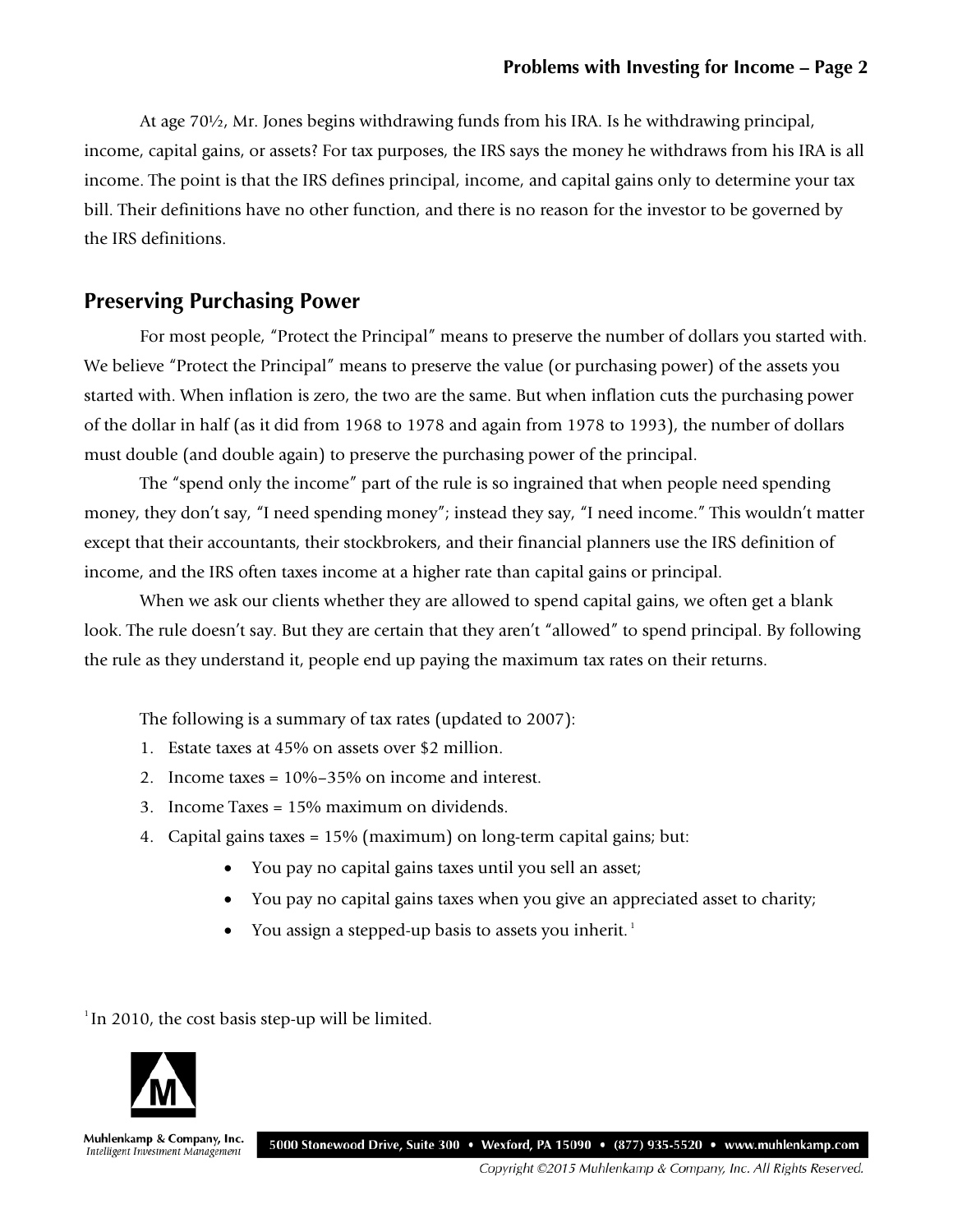As an investor, it profits you to lower your tax bill by earning returns in ways that the IRS taxes at a lower rate. An 8% return in capital gains will often cost you less in taxes than an 8% return as "ordinary income." In addition, the capital gains tax can be deferred until you sell the asset; ordinary income will be taxed in the year you receive it. When capital gains tax rates were significantly lower than ordinary income tax rates, legitimate tax shelters benefited investors by converting ordinary income into capital gains.

### **The Problem with Investing for Income**

In order to get more spending money, we now see people demanding more income and demanding that corporate management convert capital gains or principal into income by paying higher dividends. This does nothing to raise investors' returns; it merely raises their tax bills.<sup>2</sup> But paying the higher tax rates on income is the smaller part of the problem.

The greater problem occurs because the focus on income causes investors to choose the wrong investment vehicles. "Income" vehicles— whether short-term debt, long-term debt, or preferred stocks are not designed to protect the purchasing power of your principal. They are merely designed to pay you an interest or dividend stream for the use of your assets. While the level of these interest and dividend streams (on new issues) normally rise (and fall) to adjust for the level of inflation plus a rate of interest, both the IRS and the public view the returns as income. In 1980, when inflation was 10% and interest rates were 14%, the IRS taxed the full 14%, and people spent the full after-tax returns. They did this even though their principal needed to grow by 10% to offset inflation if they were to keep the purchasing power of their assets intact. In effect, the IRS taxed 10% of their principal, and investors spent 10% of their principal.

Common stocks are designed to protect the purchasing power of your assets. Common stocks represent company ownership. One of the obligations of the company's board of directors is to (profitably) reinvest funds back into the company. Dividends to shareholders should be paid from the income remaining after this reinvestment. However, in many cases, the shareholders' demands for

 $2$ . In 2007, dividend income is taxed at a maximum rate of 15% (the same as capital gains). Interest income continues to be taxed at the ordinary income rate of 35% (maximum).



Muhlenkamp & Company, Inc. Intelligent Investment Management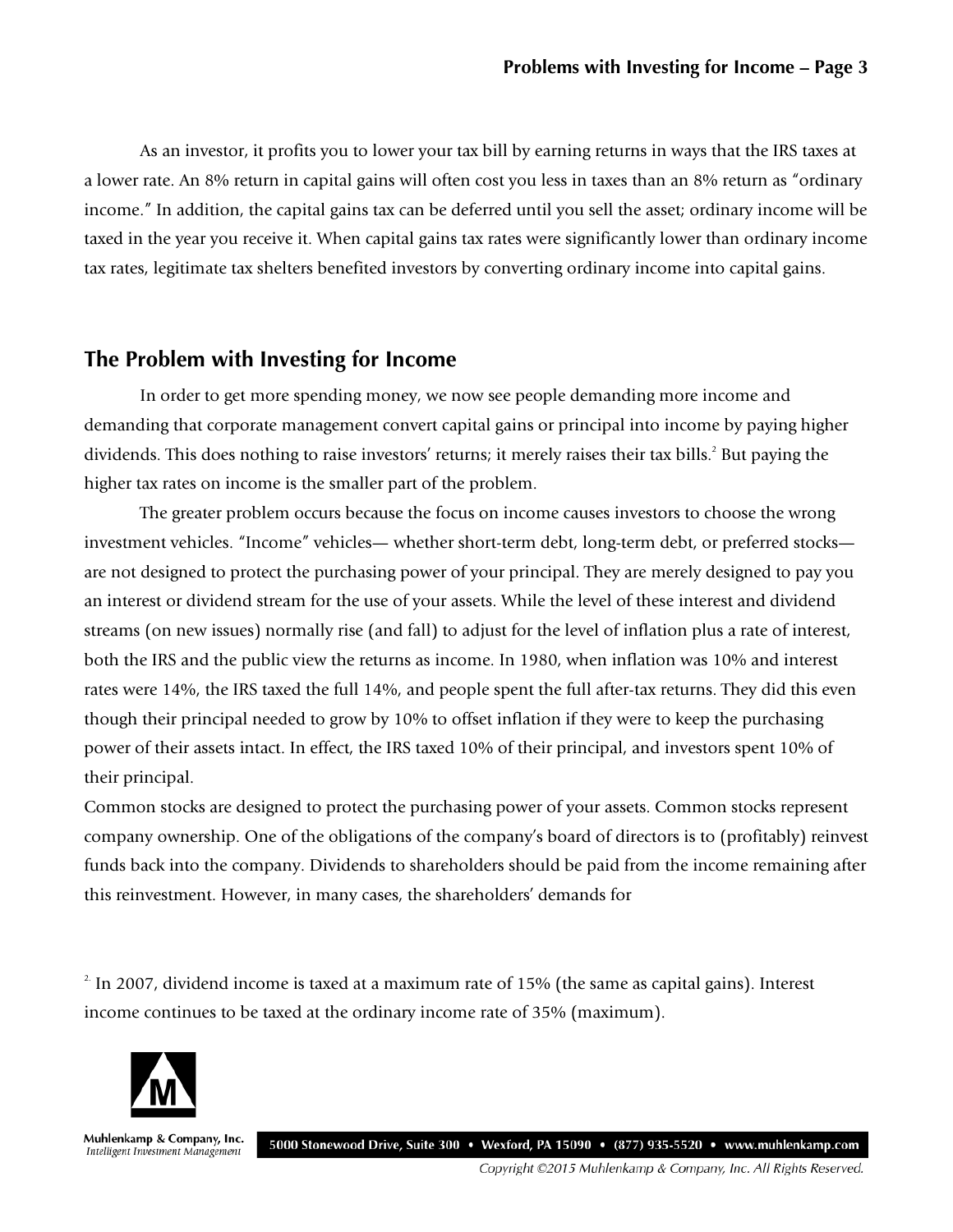Increased dividend income have been so great that directors raise dividends to levels that bleed the company of necessary capital. This either stunts the company's growth or results in the company issuing more stock to fund the company's needs. Such actions have been particularly common among electric utilities.

"Protect the principal—spend only the income" is a useful discipline only when:

- Inflation is near zero, or
- You are invested in the common stocks of companies in which the boards of directors view it as their primary responsibility to preserve the real value of the company (and thus, the value of the shareholder's stock) in an inflationary environment.

We have consistently maintained that normal market valuations (pretax) are:

- Short-term interest rates roughly equal to inflation, for a 0%-1% real return;
- Long-term interest rates exceeding inflation by 3%; and
- Stocks priced to provide returns over inflation of 5%–6%.

Many of you are familiar with the chart published by Ibbotson Associates that shows compounded returns of stocks, bonds, Treasury bills, and inflation since 1925. Ibbotson recently adjusted these returns for taxes and inflation. The results are listed in the table below.<sup>3</sup>

#### **Figure 6.16 Compounded Annual Rate of Return, 1926–2006**

|               | <b>Before Taxes</b><br>& Inflation | <b>After Taxes</b><br>& Inflation |
|---------------|------------------------------------|-----------------------------------|
| <b>Stocks</b> | 10.4                               | 5.1                               |
| <b>Bonds</b>  | 5.4                                | 0.4                               |
| T-Bills       | 3.7                                | $-0.7$                            |
| Inflation     | 3.0                                | N/A                               |

*Hypothetical value of \$1 invested at the beginning of 1926, with taxes paid monthly. No capital gains taxes are assumed for municipal bonds. Assumes reinvestment of income and no transaction costs. This is for illustrative purposes only and not indicative of any investment. An investment cannot be made directly in an index. © 2007 Morningstar, Inc. All rights reserved. 3/1/2007. Used with permission.*

<sup>3.</sup> This information is now published by Morningstar, Inc. Used with permission.



Muhlenkamp & Company, Inc. 5000 Stonewood Drive, Suite 300 • Wexford, PA 15090 • (877) 935-5520 • www.muhlenkamp.com Intelligent Investment Management

Copyright ©2015 Muhlenkamp & Company, Inc. All Rights Reserved.